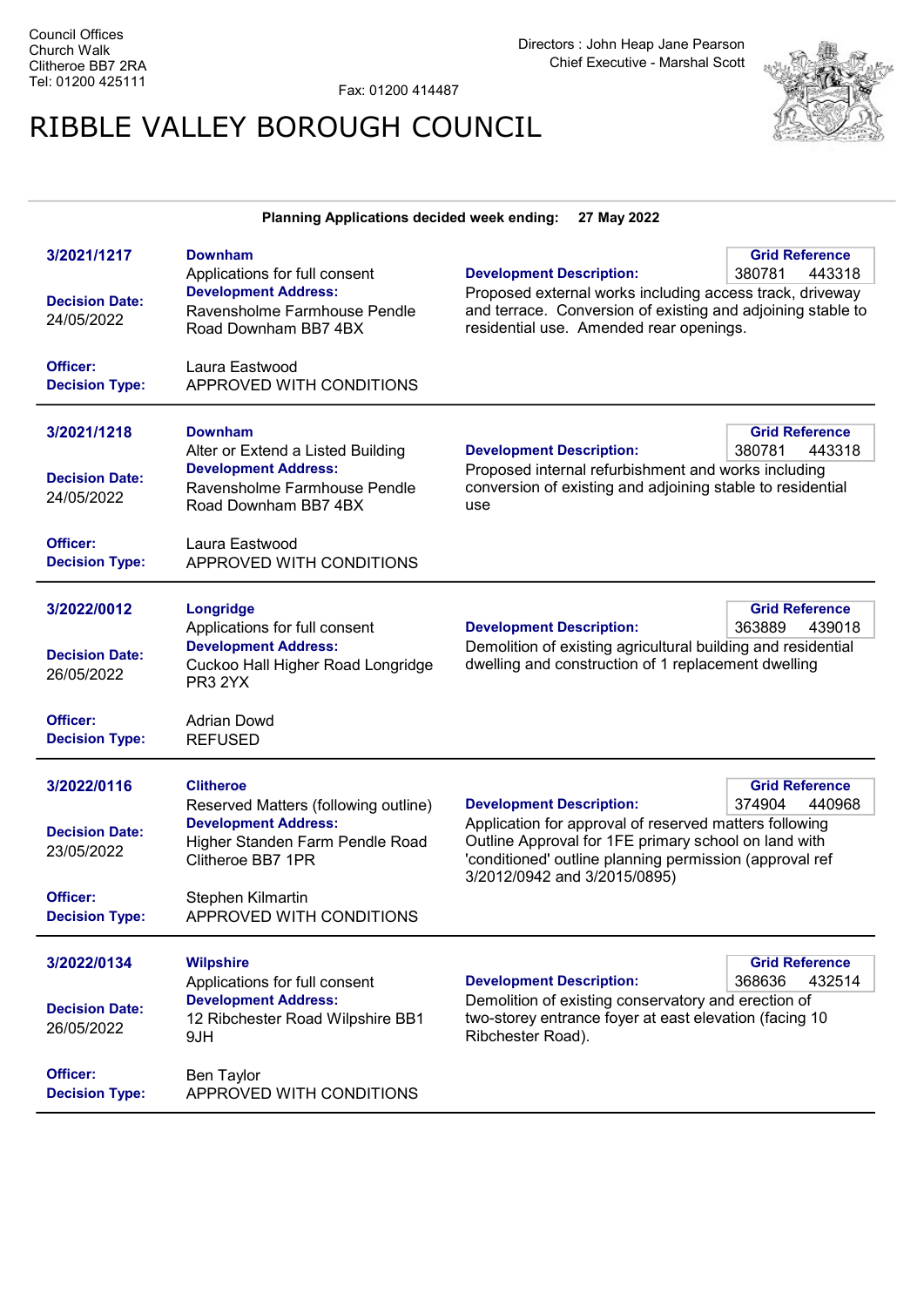| 3/2022/0161<br><b>Decision Date:</b><br>23/05/2022<br>Officer:<br><b>Decision Type:</b>        | <b>Wiswell</b><br>Variation of Condition<br><b>Development Address:</b><br>Pendle View Fisheries A59 Barrow<br>BB7 9DH<br>John Macholc<br><b>REFUSED</b>                                                       | <b>Development Description:</b><br>Variation of conditions 8 (lodges cannot be occupied until<br>the scheme for highway improvements has been approved)<br>and 7 (submission of highway improvements scheme) from<br>permission 3/2021/0431 (which varied conditions 19 and 20<br>from planning permission 3/2015/0426).          | <b>Grid Reference</b><br>374241<br>438293 |
|------------------------------------------------------------------------------------------------|----------------------------------------------------------------------------------------------------------------------------------------------------------------------------------------------------------------|-----------------------------------------------------------------------------------------------------------------------------------------------------------------------------------------------------------------------------------------------------------------------------------------------------------------------------------|-------------------------------------------|
| 3/2022/0256<br><b>Decision Date:</b><br>23/05/2022<br>Officer:<br><b>Decision Type:</b>        | <b>Thornley-with-Wheatley</b><br>Applications for full consent<br><b>Development Address:</b><br><b>Elliott House Chipping Road</b><br>Chaigley PR3 2TS<br>Ben Taylor<br>APPROVED WITH CONDITIONS              | <b>Development Description:</b><br>Demolition of existing outbuilding and construction of two<br>storey extension to side. Conversion of attached garage to<br>utility room/WC. Insertion of five new rooflights - four to the<br>farmhouse roof and one to the converted garage.                                                 | <b>Grid Reference</b><br>364837<br>442442 |
| 3/2022/0281<br><b>Decision Date:</b><br>23/05/2022<br><b>Officer:</b><br><b>Decision Type:</b> | <b>Wilpshire</b><br>S.106 Variation<br><b>Development Address:</b><br>The Follies Bungalow Vicarage Lane<br>Wilpshire BB1 9HY<br>Stephen Kilmartin<br>APPROVED WITH CONDITIONS                                 | <b>Grid Reference</b><br><b>Development Description:</b><br>368701<br>433234<br>Variation of S106 Agreement of planning application<br>3/1995/0325 and first variation 3/2000/0627. Proposed<br>removal of the remaining occupancy restriction within the<br>S106 to allow the property to be sold as an independent<br>dwelling. |                                           |
| 3/2022/0302<br><b>Decision Date:</b><br>25/05/2022<br>Officer:<br><b>Decision Type:</b>        | <b>Chatburn</b><br>Applications for full consent<br><b>Development Address:</b><br>Venture Villa West Clitheroe Road<br>Chatburn BB7 4LA<br><b>Ben Taylor</b><br>APPROVED NO CONDITIONS                        | <b>Development Description:</b><br>Regularisation of waste treatment plant installed in front<br>garden.                                                                                                                                                                                                                          | <b>Grid Reference</b><br>376624<br>443768 |
| 3/2022/0307<br><b>Decision Date:</b><br>23/05/2022<br>Officer:<br><b>Decision Type:</b>        | <b>Chipping</b><br>Variation of Condition<br><b>Development Address:</b><br><b>Startifants Farm Goose Lane</b><br>Chipping PR3 2QB<br>Kathryn Hughes<br>APPROVED WITH CONDITIONS                               | <b>Development Description:</b><br>Variation of Condition 3 and 4 (work completion date) of<br>planning application 3/2019/0356.                                                                                                                                                                                                  | <b>Grid Reference</b><br>362473<br>442642 |
| 3/2022/0330<br><b>Decision Date:</b><br>23/05/2022<br>Officer:<br><b>Decision Type:</b>        | Waddington<br>Applications for full consent<br><b>Development Address:</b><br>Plum Tree Cottage 2 Orchard<br>Cottages Branch Road Waddington<br>Clitheroe BB7 3HR<br>Mark Waleczek<br>APPROVED WITH CONDITIONS | <b>Development Description:</b><br>Proposed alteration to ground floor rear elevation of the<br>cottage.                                                                                                                                                                                                                          | <b>Grid Reference</b><br>372965<br>443890 |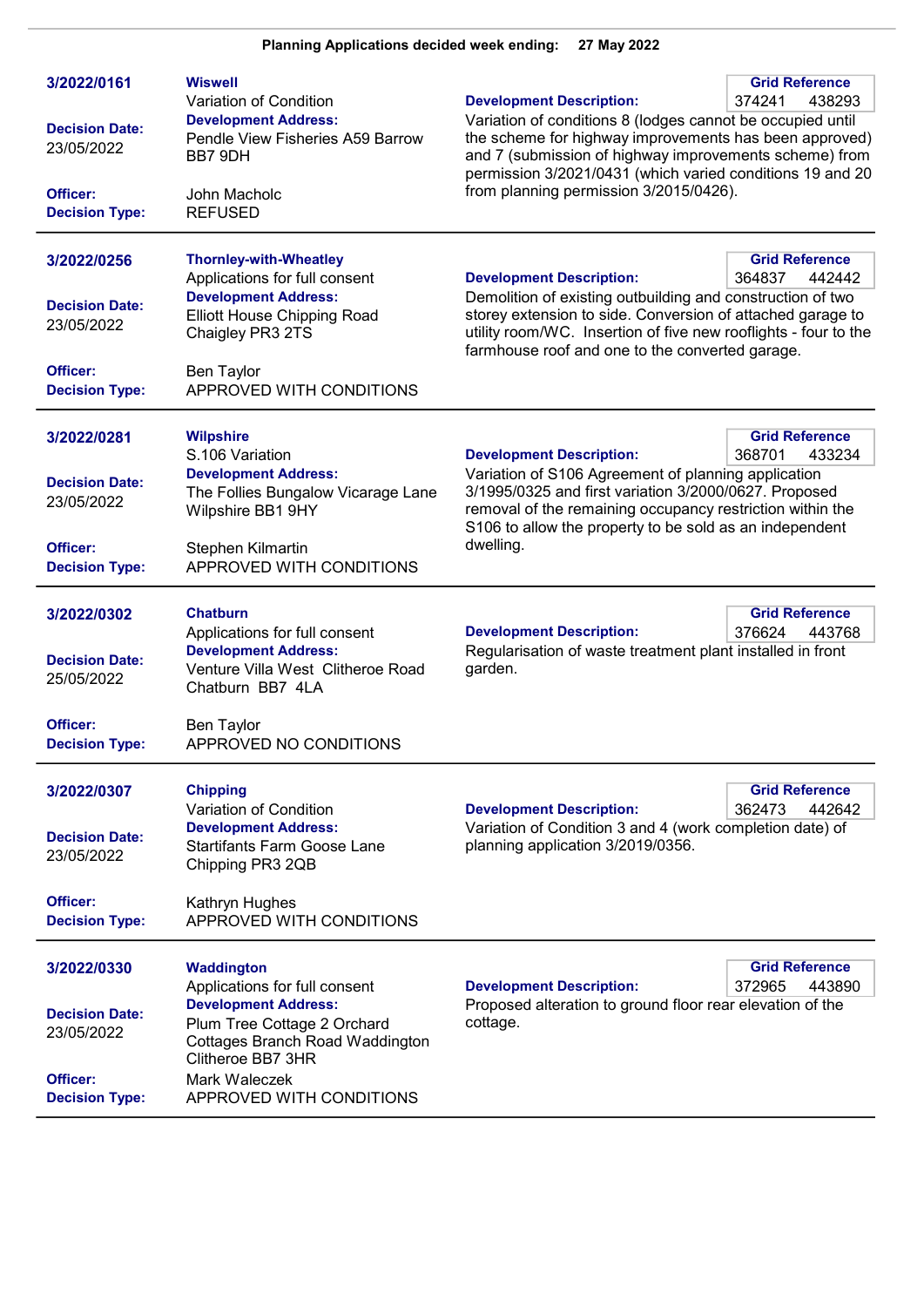| 3/2022/0339<br><b>Decision Date:</b><br>26/05/2022             | Wiswell<br>Application for tree works<br><b>Development Address:</b><br>25 Barrow Brook Close Barrow BB7<br>9UN                                       | <b>Development Description:</b><br>Crown reduce T1 and T2 (Lime Trees), remove all dead<br>wood and epicormic growth.                                                                                        | <b>Grid Reference</b><br>373704<br>438183 |
|----------------------------------------------------------------|-------------------------------------------------------------------------------------------------------------------------------------------------------|--------------------------------------------------------------------------------------------------------------------------------------------------------------------------------------------------------------|-------------------------------------------|
| Officer:<br><b>Decision Type:</b>                              | Alex Shutt<br>SPLIT DECISION                                                                                                                          |                                                                                                                                                                                                              |                                           |
| 3/2022/0345<br><b>Decision Date:</b><br>25/05/2022             | <b>Wiswell</b><br><b>Discharge of Conditions</b><br><b>Development Address:</b><br>Land at Pendleton Road Wiswell                                     | <b>Development Description:</b><br>Discharge of conditions 3 (Materials) 7 (Replacement<br>Trees) and 8 (Boundary Treatments) from planning<br>permission 3/2018/0989.                                       | <b>Grid Reference</b><br>374815<br>437687 |
| Officer:<br><b>Decision Type:</b>                              | <b>Ben Taylor</b><br>APPROVED WITH CONDITIONS                                                                                                         |                                                                                                                                                                                                              |                                           |
| 3/2022/0346<br><b>Decision Date:</b><br>27/05/2022             | Longridge<br>PRIOR NOTIFICATION OF AGRIC E<br><b>Development Address:</b><br>Barn at Alston Old Hall Farm Alston<br>Lane Longridge PR3 3BN            | <b>Development Description:</b><br>Change of use of an agricultural building to 5 dwellings<br>under class Q (a) and (b) following refusal of 3/2021/0141<br>and appeal 3277893.                             | <b>Grid Reference</b><br>361164<br>433535 |
| Officer:<br><b>Decision Type:</b>                              | Laura Eastwood<br>PRIOR APPROVAL GRANTED                                                                                                              |                                                                                                                                                                                                              |                                           |
| 3/2022/0347<br><b>Decision Date:</b><br>24/05/2022<br>Officer: | <b>Gisburn</b><br><b>Discharge of Conditions</b><br><b>Development Address:</b><br>The Glebe Barn Main Street Gisburn<br>BB74HR<br><b>Adrian Dowd</b> | <b>Development Description:</b><br>Discharge of Conditions 3 (Programme of Archaeological<br>Works), 4 (Tree Protection Scheme) and 5 (Materials) of<br>planning permission 3/2022/0060.                     | <b>Grid Reference</b><br>383085<br>448863 |
| <b>Decision Type:</b>                                          | APPROVED NO CONDITIONS                                                                                                                                |                                                                                                                                                                                                              |                                           |
| 3/2022/0356<br><b>Decision Date:</b><br>26/05/2022             | <b>Gisburn</b><br>Applications for full consent<br><b>Development Address:</b><br><b>Gisburn Auction Mart Gisburn</b><br>Lancashire BB7 4ES           | <b>Development Description:</b><br>Temporary permission for two storage warehouse buildings<br>for 2 years. First building involves resiting an existing<br>structure 7.6m x 16m. Second building 7.5m x 20m | <b>Grid Reference</b><br>382539<br>448763 |
| Officer:<br><b>Decision Type:</b>                              | Ben Taylor<br>APPROVED WITH CONDITIONS                                                                                                                |                                                                                                                                                                                                              |                                           |
| 3/2022/0357<br><b>Decision Date:</b><br>23/05/2022             | <b>Gisburn</b><br>Applications for full consent<br><b>Development Address:</b><br>2 Bowland View Gisburn<br>Lancashire BB7 4PR                        | <b>Development Description:</b><br>Construction of garage and extension of existing garden<br>room                                                                                                           | <b>Grid Reference</b><br>382470<br>448941 |
| Officer:<br><b>Decision Type:</b>                              | Ben Taylor<br>APPROVED WITH CONDITIONS                                                                                                                |                                                                                                                                                                                                              |                                           |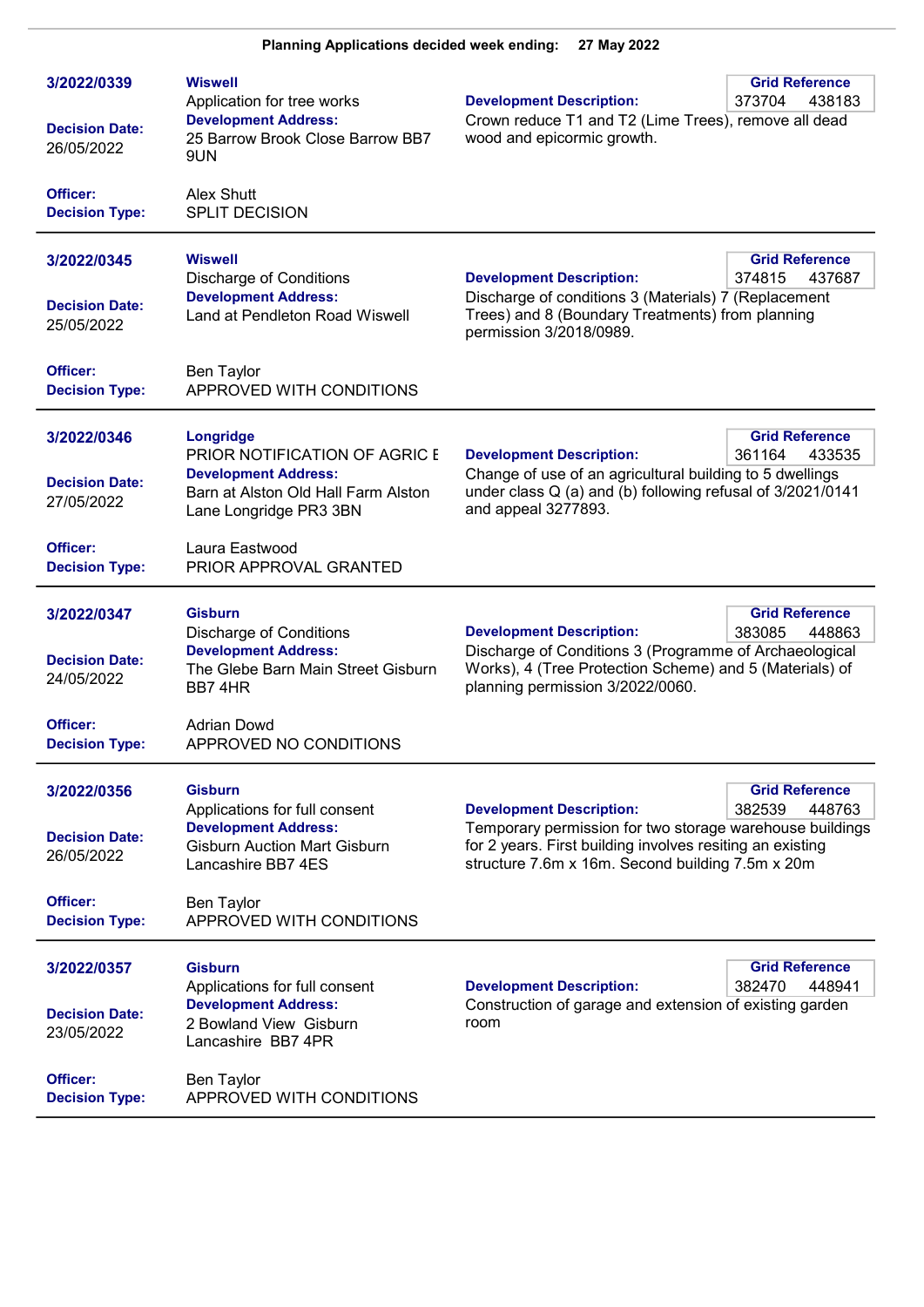| Planning Applications decided week ending:<br>27 May 2022                                                        |                                                                                                                                                                                                 |                                                                                                                                                                                                                                                                                                                                                                                                                                                                                                                                                                                                                                                                                                                                         |                                           |
|------------------------------------------------------------------------------------------------------------------|-------------------------------------------------------------------------------------------------------------------------------------------------------------------------------------------------|-----------------------------------------------------------------------------------------------------------------------------------------------------------------------------------------------------------------------------------------------------------------------------------------------------------------------------------------------------------------------------------------------------------------------------------------------------------------------------------------------------------------------------------------------------------------------------------------------------------------------------------------------------------------------------------------------------------------------------------------|-------------------------------------------|
| 3/2022/0364<br><b>Decision Date:</b><br>25/05/2022<br>Officer:                                                   | <b>Bolton-by-Bowland, Gisburn Forest and Sawley</b><br>Applications for full consent<br><b>Development Address:</b><br>Varleys Farm Anna Lane Bolton by<br>Bowland BB7 4NZ<br><b>Ben Taylor</b> | <b>Development Description:</b><br>Timber framed summer house within the residential<br>curtilage. Resubmission of 3/2021/0216 and 3/2021/1162.                                                                                                                                                                                                                                                                                                                                                                                                                                                                                                                                                                                         | <b>Grid Reference</b><br>377130<br>451539 |
| <b>Decision Type:</b><br>3/2022/0375<br><b>Decision Date:</b><br>24/05/2022<br>Officer:<br><b>Decision Type:</b> | <b>REFUSED</b><br><b>Clayton-le-Dale</b><br>Advertisements<br><b>Development Address:</b><br><b>Tiggis Longsight Road</b><br>Clayton-le-Dale BB1 9EX<br><b>Ben Taylor</b><br><b>REFUSED</b>     | <b>Development Description:</b><br>Proposed single column, mounted portrait, double-sided<br>LED digital advertisement board.                                                                                                                                                                                                                                                                                                                                                                                                                                                                                                                                                                                                           | <b>Grid Reference</b><br>366231<br>433015 |
| 3/2022/0384<br><b>Decision Date:</b><br>24/05/2022<br>Officer:<br><b>Decision Type:</b>                          | Longridge<br>Applications for full consent<br><b>Development Address:</b><br>11 Jeffrey Avenue Longridge<br>Preston PR3 3TH<br><b>Ben Taylor</b><br><b>REFUSED</b>                              | <b>Development Description:</b><br>Proposed single storey extension to the front.                                                                                                                                                                                                                                                                                                                                                                                                                                                                                                                                                                                                                                                       | <b>Grid Reference</b><br>360774<br>437497 |
| 3/2022/0408<br><b>Decision Date:</b><br>25/05/2022<br>Officer:<br><b>Decision Type:</b>                          | <b>Balderstone</b><br>Advertisements<br><b>Development Address:</b><br><b>BAE Systems Samlesbury</b><br>Aerodrome Balderstone BB2 7LF<br>Laura Eastwood<br>APPROVED WITH CONDITIONS             | <b>Development Description:</b><br>Replacement safety signage at location A, C, D, G and H<br>within Samlesbury Aerodrome.                                                                                                                                                                                                                                                                                                                                                                                                                                                                                                                                                                                                              | <b>Grid Reference</b><br>362110<br>431426 |
| 3/2022/0410<br><b>Decision Date:</b><br>23/05/2022<br>Officer:<br><b>Decision Type:</b>                          | <b>Gisburn</b><br>Alter or Extend a Listed Building<br><b>Development Address:</b><br>The Priory Hellifield Road Gisburn<br>BB7 4HQ<br>Laura Eastwood<br>APPROVED WITH CONDITIONS               | <b>Development Description:</b><br>Listed Building Consent for the removal of existing render<br>wall finish to the west elevation. Conversion of existing<br>boiler room to form new WC and utility room. Proposed<br>replacement of existing floor boards to the ground floor with<br>new oak floor boards. Removal of radiators to the ground<br>floor and installation of under-floor heating. Replacement of<br>existing window to the west elevation of the proposed<br>entrance hallway. Renewal/upgrading of existing electrical,<br>heating and plumbing installations. Internal re-plastering.<br>Associated drainage works. Removal of foul drainage/waste<br>pipes from the east elevation. Investigation into condition of | <b>Grid Reference</b><br>383003<br>448921 |

 $\overline{a}$ 

existing timber joists to ground floor and removal of banked up earth below the suspended floors to the ground floor and

installation of concrete bases below the level of the

suspended floors to the ground floor.